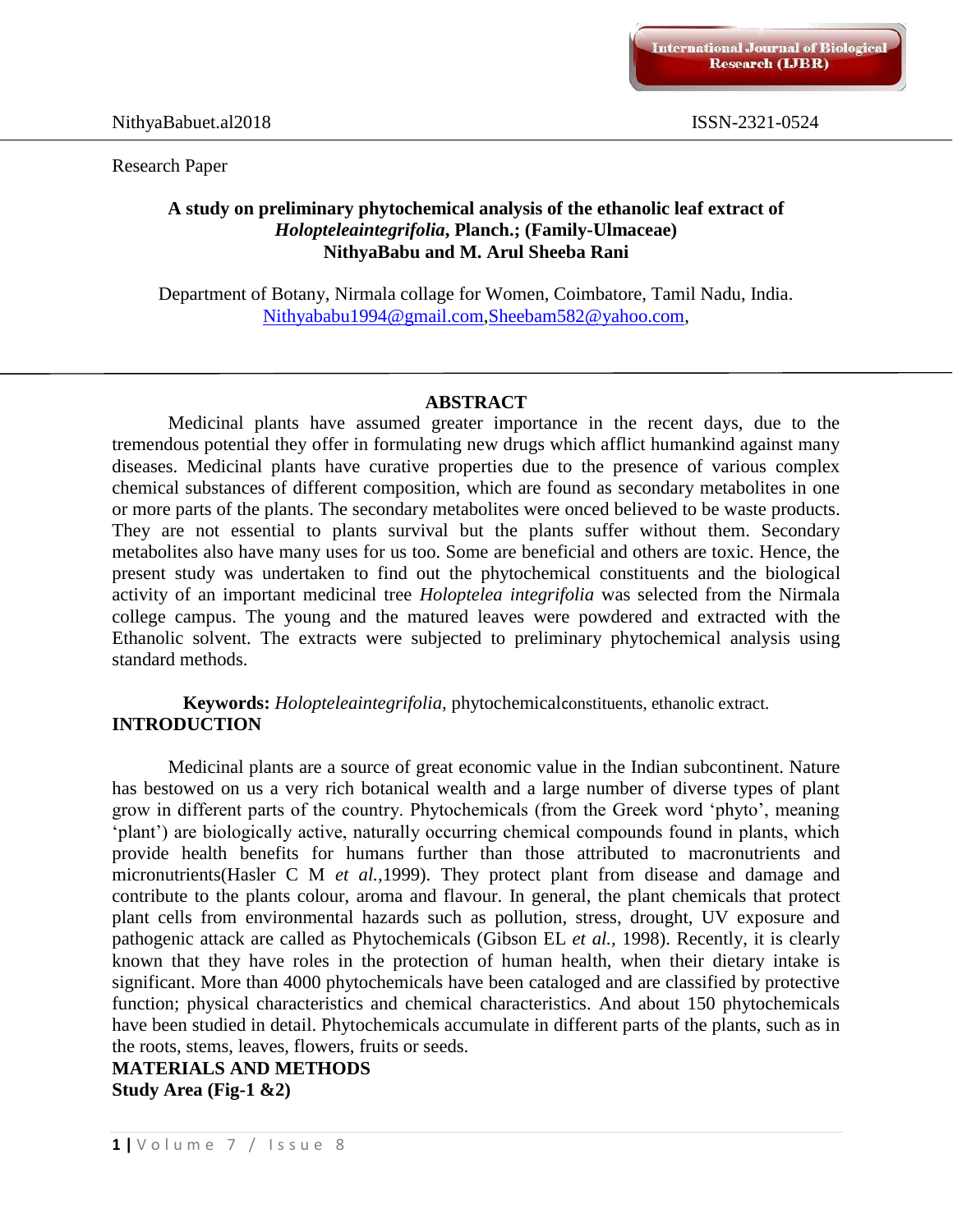Tamil Nadu is one of the 28 states in India. Its capital is Chennai (Formerly known as Madras) the largest city. Tamil Nadu lies in the southern most part of the Indian peninsula and is bordered by the union territory of puducherry and the states of Kerala, Karnataka and Andhra Pradesh. Coimbatore is the city in Tamil Nadu, South India. It is the capital city kongunadu region and is often been referred to as the Manchester of South India. The Nirmala College is situated in the district of Coimbatore, which has a pleasant climate due to the presence of forests to the north and the cool winds blowing through the Palghat gap in the Western Ghats. The college campus is pollution free and eco-friendly. It is filled with trees and has a rich Botanical Garden.

### **Plate 1: Study Area**



# **Plate 2: Location Map**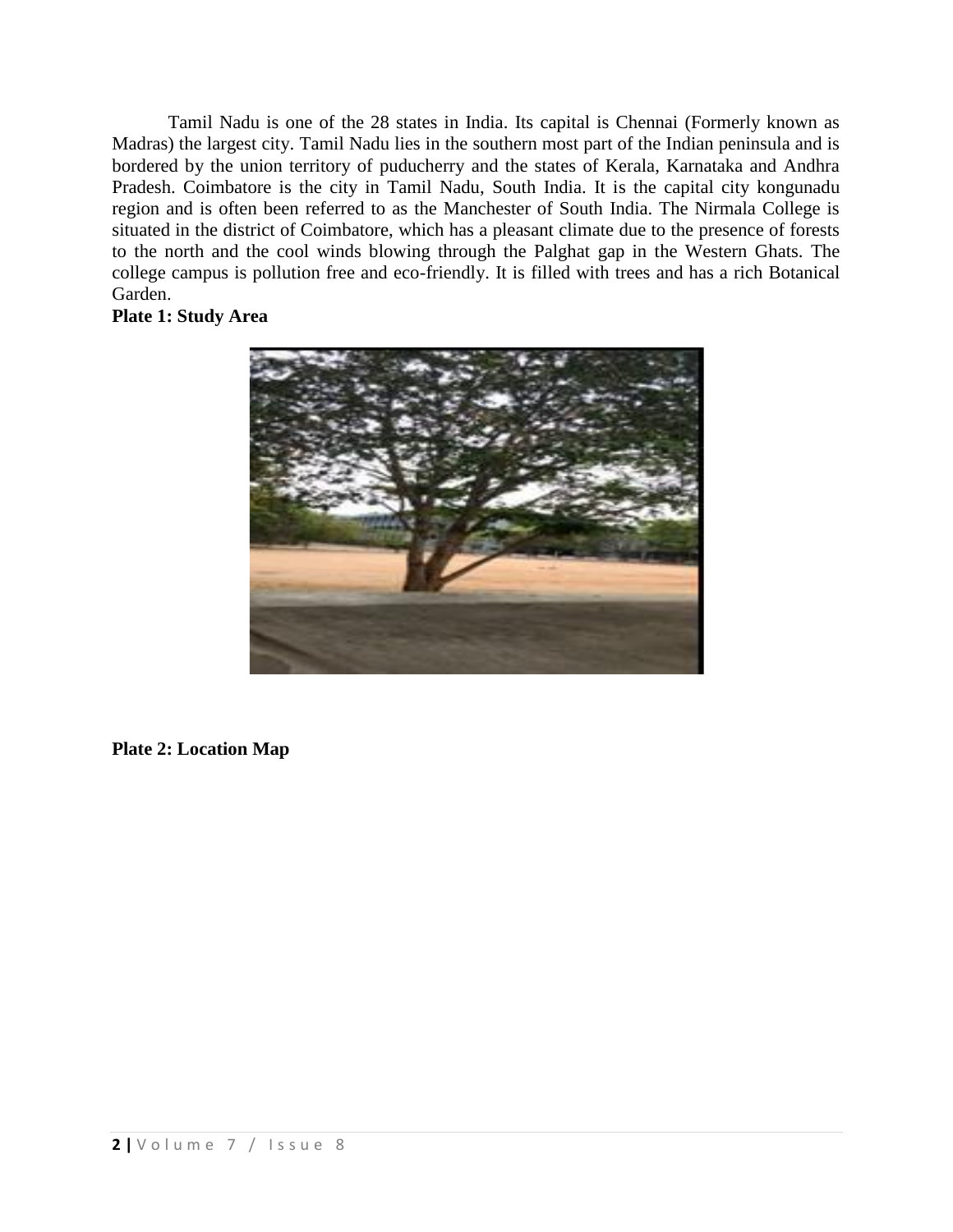

#### **Systematic position**

Division : Phanerogams Class : Dicotyledons Order : Urticales Family : Ulmaceae Genus : *Holoptelea*  Species : *H. integrifolia,*Planch.;

*Holopteleaintegrifolia,*Planch.; is an ornamental road side tree. It belongs to family ulmaceae which comprises 15 genera and. It 200 species is commonly known as chilbil, kanju in Hindi, chirivilva, poothigam in Sanskrit, njettaval in Malayalam and India elm tree in English. The plant species originated from pacific island. It is distributed over tropical and temperate region of northern hemisphere. *Holoptelea integrifolia* is considered to be native to Asiantropical region including India, Nepal, Sri Lanka, Cambodia, Laos, Myanmar, Vietnam and China. It is a large deciduous tree with spreading branches and grows up to 30 to 35m in height and 3m girth. Bark is whitish, yellow grey, covered with blisters, peeling in corky, exfoliate with regular intervals. Leaves are simple, alternate, elliptic ovate, entire glabrous with cordate base, acuminate, nerves 5-8pairs, 5-13cm long and 3.2 to 6.3 cm wide. The bark when cut and the leaves when crushed emit an unpleasant odour. Flowers are polygamous greenish yellow to brown in short racemes or fascicles. In male flowers, 8 stamens and in bisexual flowers 5 stamens are present, basally adnate to tepals, ovary is unilocular and stalked, style very short (2.5 to 4mm) long; stigmas 2 in number. The flower appear at the scars of fallen leaves on tree from February to March. Fruits are one seeded samara, light brown, obliquely elliptic or orbicular, winged and stalked, indehiscent, 2.5 to 3.5 cm long 1.5 to 2.5 cm wide. The fruits are seen during month of April to May. Seeds are small, whitish, kidney shaped, flat samara. Habitat moisture and shady area is favourable for survival. The tree is not frost hardy.

# **Plate 3: Habit of** *Holoptelea integrifolia*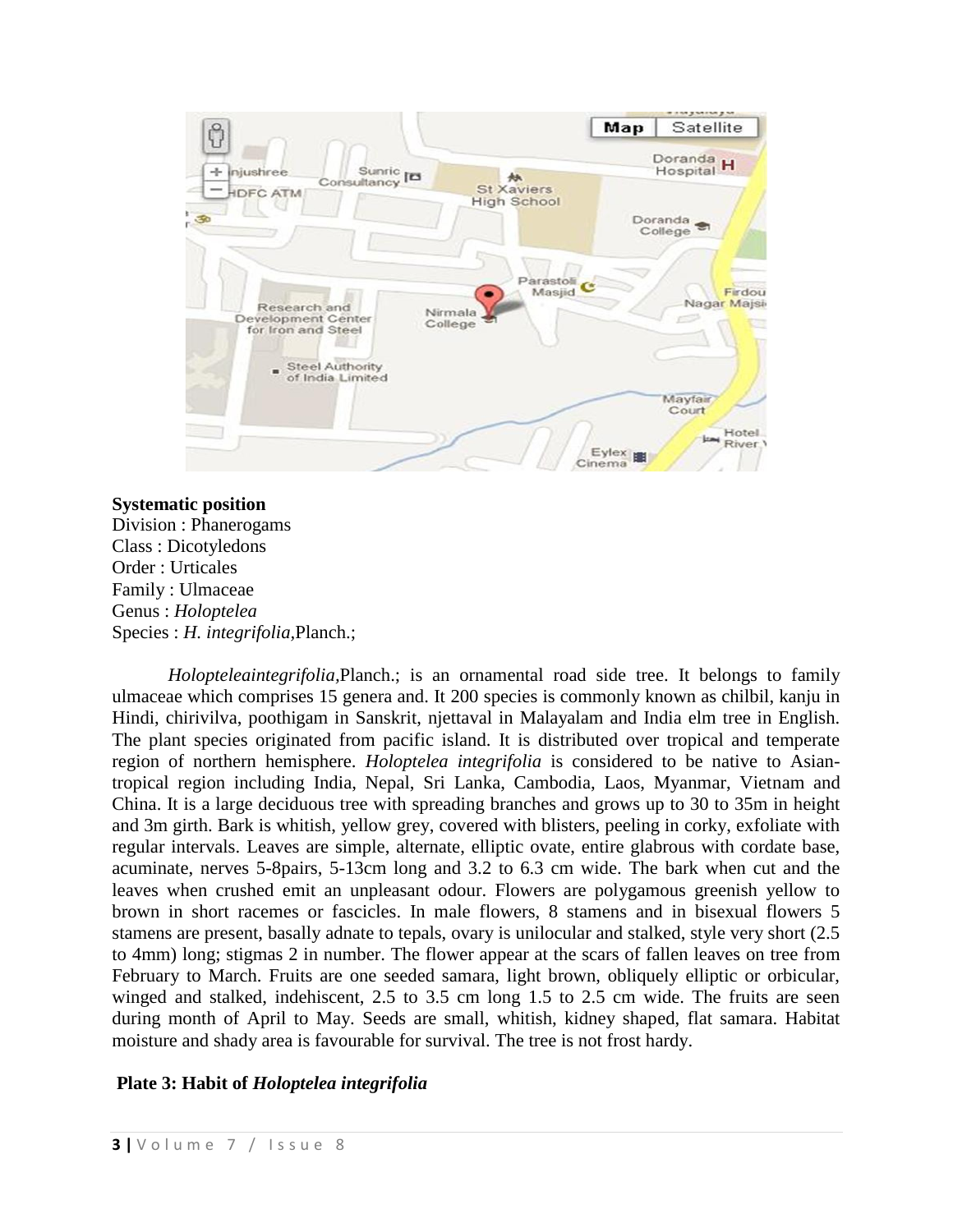

**Plate 4: Powdered sample**



The plant *Holoptelea integrifolia* is used traditionally for the treatment of inflammation, gastritis, dyspepsia, colic, intestinal worms, vomiting, wound healing, leprosy, diabetes, hemorrhoids, dysmenorrhoea and rheumatism. Bark and leaves are used as bitter astringent, thermogenic, anti- inflammatory, digestive, carminative, laxative, anti- helmintic, depurative, repulsive urinary astringent and in rheumatism the plant is being used by tribal people for their medicinal properties. Decoction of the leaves is used to regulate fat metabolism, treat ring worm eczema and cutaneous disease. Bark and leaf paste of the plant are applied externally on the white patches or leucoderma. Leaves are also used for treating intestinal cancer. Leaf bud mixed with lime juice and applied externally to affected area for treatment of hair loss by infection and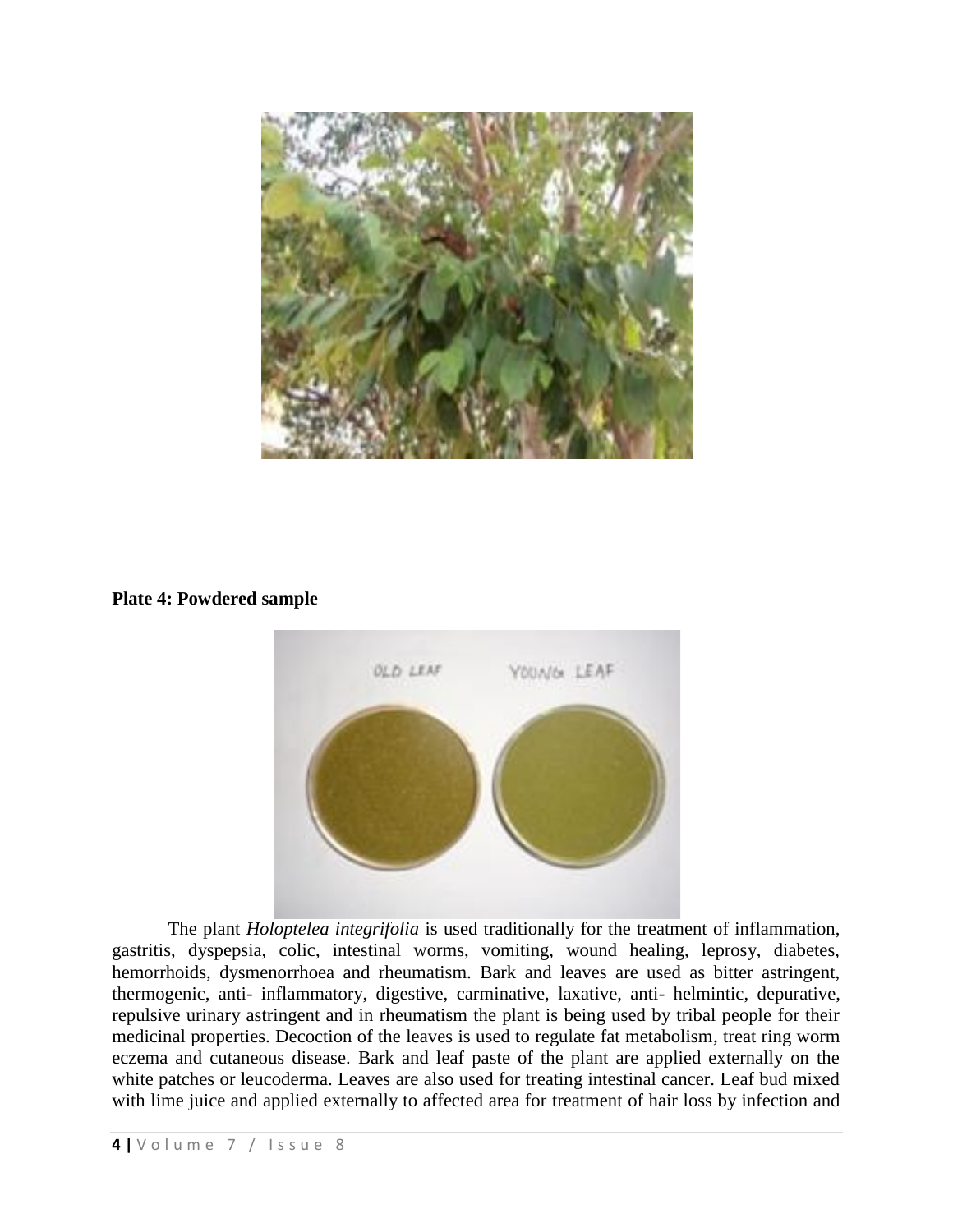treatment of herpes infection. A handful of bark and leaves ground with 15 pepper seeds, one bulb of garlic in rice washed water (Parinitham*et al.,* 2004).

# **Preliminary Phytochemical Analysis**

The phytochemicals screening of leaves and ethanolic extract of *Holoptelea integrifolia* were analysed by standard methods and shown various phytochemicals constituents such as saponins, phenols, alkaloids, protein/amino acids, tannins, flavonoids, carbohydrates/reducing sugars, anthraquinones, terpenoids and glycosides.

### **Preparation of Ethanolic leaf extract**

The young and matured leaves were collected from the *Holoptelea integrifolia* and were washed twice in running tap water. The leaves were dried allowed to dry under the shade. The dried leaves were powdered by pulverizer. 30 gm of this powder was extracted with 375 ml of ethanol under Soxhelt apparatus for 24 hours. The collected extracts were used for further analysis.

The following parameters were analyzed by the methods:

 $\Box$  Preliminary phytochemicals was used to determine the standard methods.

# **RESULTS AND DISCUSSION**

**Table 1:** Qualitative analysis of phytochemicals present in the *ethanolic extract of* young and old leaves of *Holopteleaintegrifolia.*

| S.No | <u>-</u><br>Phytochemicals | HIEE(Y)                  | HIEE(M) |
|------|----------------------------|--------------------------|---------|
|      |                            |                          |         |
|      | Alkaloids                  | $++$                     |         |
|      | Flavanoids                 |                          |         |
|      | Saponins                   | $++$                     |         |
|      | Phenols                    | $\pm$                    | ┿       |
|      | Tannins                    | $^{+}$                   |         |
| n    | Glycosides                 | $\overline{\phantom{a}}$ |         |
|      | Anthraquinones             | $\overline{\phantom{a}}$ |         |
|      | Terpenoids                 | $^{+}$                   |         |

(++ indicates strongly present, + indicates moderately present, and - indicates absent)

**HIEE (Y):** *Holoptelea integrifolia* ethanolic extract of young leaves

**HIEE (M):** *Holoptelea integrifolia* ethanolic extract of matured leaves

The leaves of *Holoptelea integrifolia* ethanolic extract showed the presence of terpenoids, steroids, tannins and saponins.The leaves contain friedelin or friedelin type compounds that have been considered useful for the treatment of cancer of bladder, convulsions, inflammation, topical ulcers, rheumatic inflammation, fever, and dysentery(chandler RF et al.,1979). The ethanolic extract of the leaves of *Holoptelea integrifolia* have significant anti-diarrheal activity and supports its traditional uses in herbal medicine (Sharma Setal*et al*., 2009).

The comparison was done between the young and matured leaves of *Holoptelea integrifolia*. Preliminary phytochemicals screening of HIEE (Y) revealed that more amount of alkaloids, saponins, phenols, tannins and terpenoids than the HIEE (M).The ethanolic extract of HIEE (Y) leaves revealed the presence of alkaloids and saponins in higher amount than HIEE (M) leaves. Flavonoids, glycosides, and anthraquinones are absent in HIEE (Y) and HIEE (M). The present study revealed that the phytochemical compounds are highly present in the young leaves than the matured leaves of the *Holoptelea integrifolia*. There may be differences in the presence of compounds due to the varying climatic changes. It is observed that the medicinal values are more